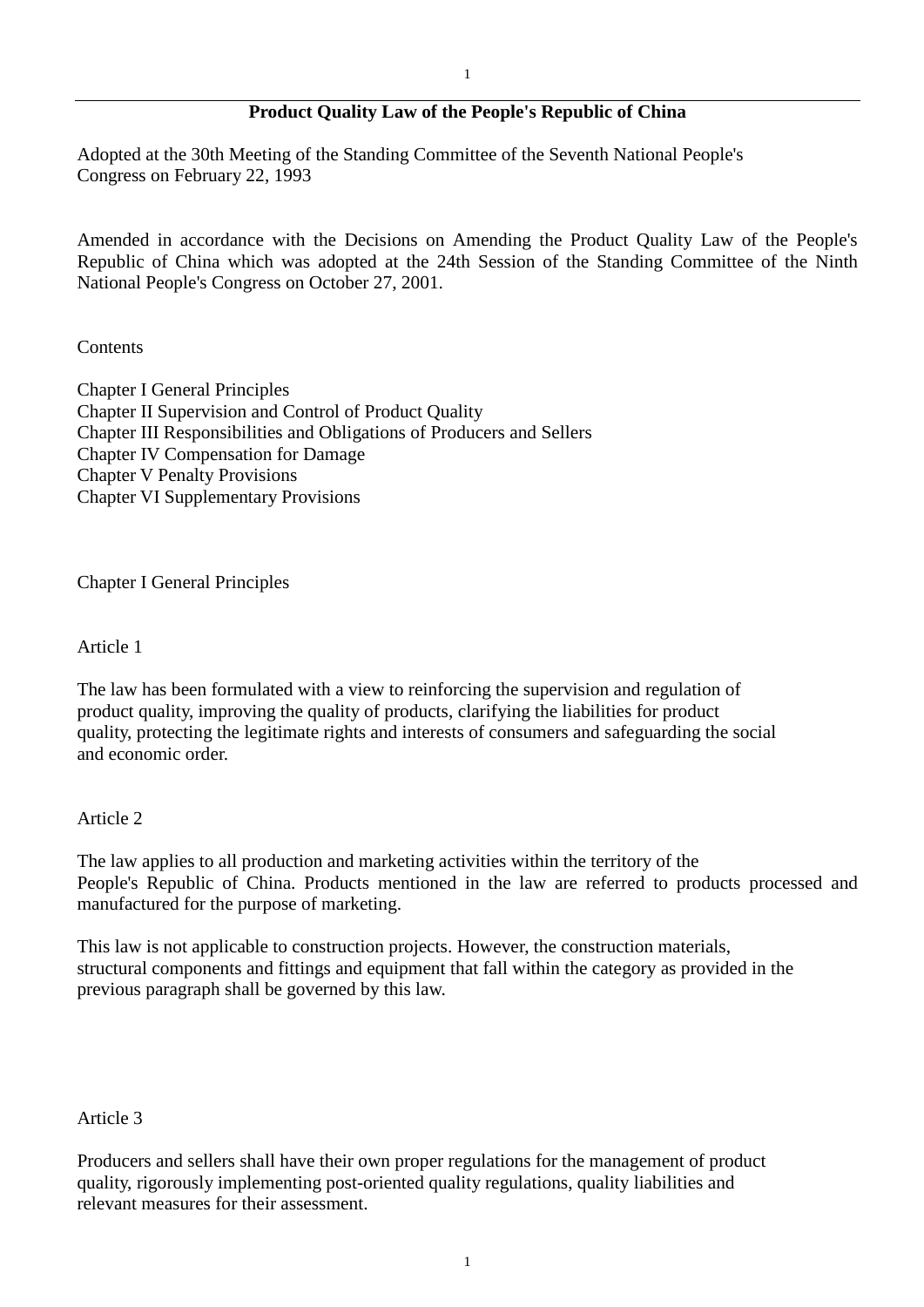### Article 4

Producers and sellers are responsible for the product quality according to the provisions of the law

### Article 5

It is forbidden to forge or infringe upon quality marks such as certification marks and marks for fine quality products; it is forbidden to forge the place of origin, forge or infringe upon the factory names, factory addresses; it is forbidden to produce or market adulterated products or to use fake goods as genuine or sub-standard products as standard.

## Article 6

The State encourages the use of scientific quality control methods and adoption of advanced science and technology by enterprises to make their products surpass the standards set by the various trades, the State standards and even international standards in their product quality and awards units and individuals who have made outstanding achievements in quality control and in bringing the product quality up to the advanced international levels.

### Article 7

The people's government at all levels shall ensure the implementation of this law by incorporating the improvement of product quality into their plans for national economy and social development, reinforcing the integrated planning and organization regarding product quality, guiding, supervising and urging the producers and sellers to reinforce the management of product quality and improve the quality of products, organizing relevant departments to lawfully taking measures for stopping those acts that violate this law in the process of product production and product selling.

#### Article 8

The product quality supervision and administration departments of the State Council are responsible for the supervision and administration of the quality of products of the whole country. All relevant departments of the State Council shall be responsible for the supervision of product quality within their own functions and duties.

Local administrations for the supervision of product quality at and above the county level are responsible for the supervision of product quality within their own administrative jurisdictions. The relevant departments of the local people's governments at and above the county level are responsible for the product quality within their respective functions and duties.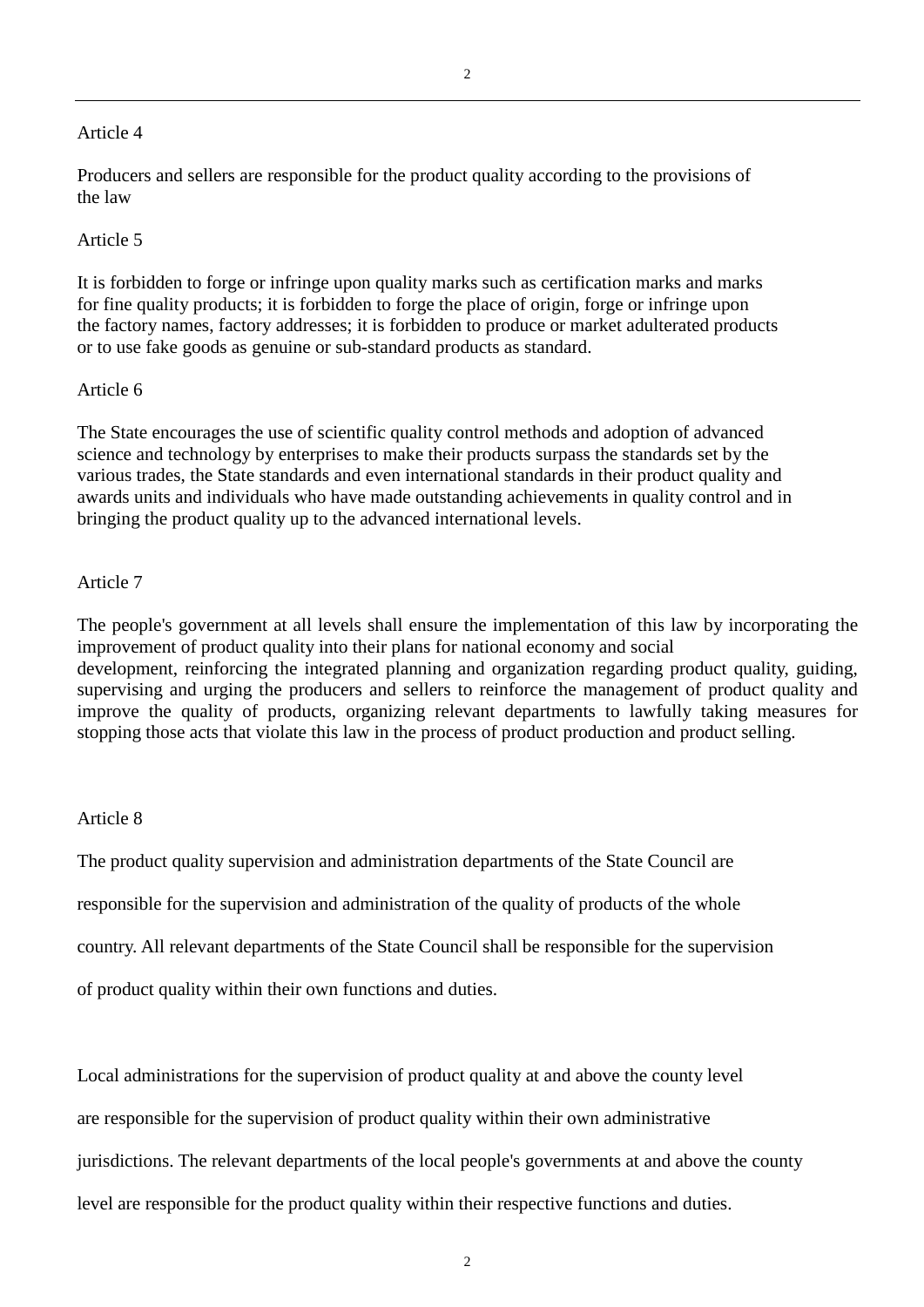If there are different provisions concerning the supervision departments of product quality, such provisions shall be applied.

### Article 9

The staff members of the people's governments at all levels and other state organs may not abuse their power, neglect their duties or misconduct to seek private interests, cover up or give loose to the acts violating this law that occurs within the locality or within the industry, hinder or meddle with the investigation of acts violating this law that occurred in the process of the producing or selling products.

Where any of the local people's governments or other state organs covers up or give loose to the violations of this law that occurred in the production or selling of products, the person who is held to be mainly responsible shall take legal liabilities.

#### Article 10

Any entity or individual is entitled to report to the product quality supervision administrations or other relevant departments about any of the acts violating this law.

The product quality supervision department and relevant departments shall hold all information about the reporter as confidential and give awards to the reporter in accordance with the provisions of the province, autonomous region or municipality directly under the Central Government.

#### Article 11

No entity or individual may prevent any of the qualified products produced outside of the region or trade from entering the region or trade.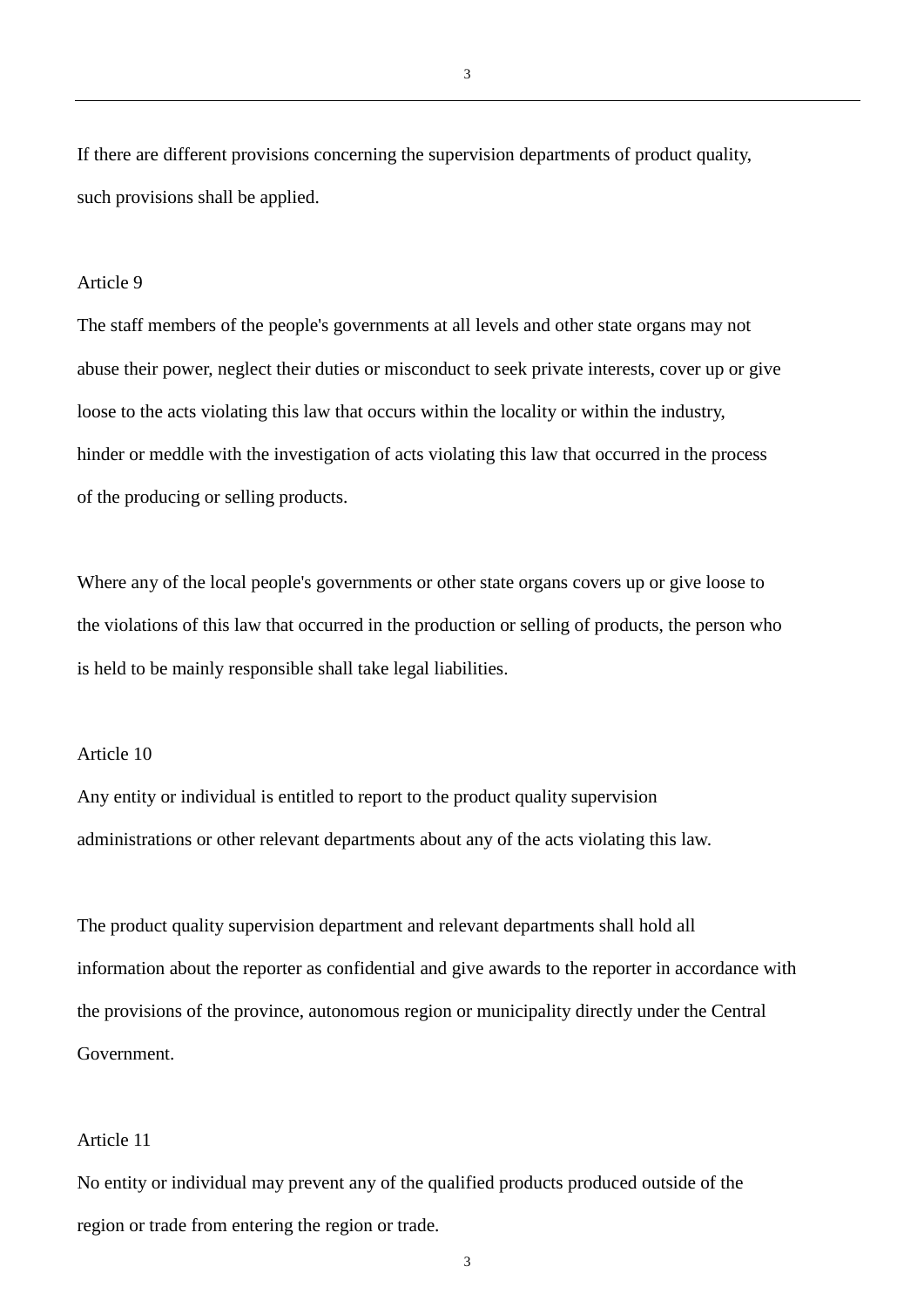### Chapter II Supervision and Control of Product Quality

### Article 12

Quality of products shall pass standard examinations and no sub-standard products shall be used as standard ones.

## Article 13

Industrial products which may be hazardous to the health of the people and the safety of lives and property shall conform to the State and trade standards for ensuring the health of the human body and safety of lives and property. In absence of such State or trade standards, the products shall conform to the minimum requirements for ensuring the health of the human body and the safety of lives and property.

It shall be prohibited to produce or sell industrial products that do not come to the requirements and demands for physical health and safety of body and property. The specific measures for management will be enacted by the State Council.

### Article 14

The State shall institute the system for certifying quality control system of enterprises according to the quality control standards commonly accepted internationally. Enterprises may apply voluntarily for certification of their quality control systems with the product quality supervision and control departments under the State Council or quality certification organizations recognized by the departments authorized by the quality supervision and control departments under the State Council. The qualified enterprises shall be issued with the certificates for the quality control systems.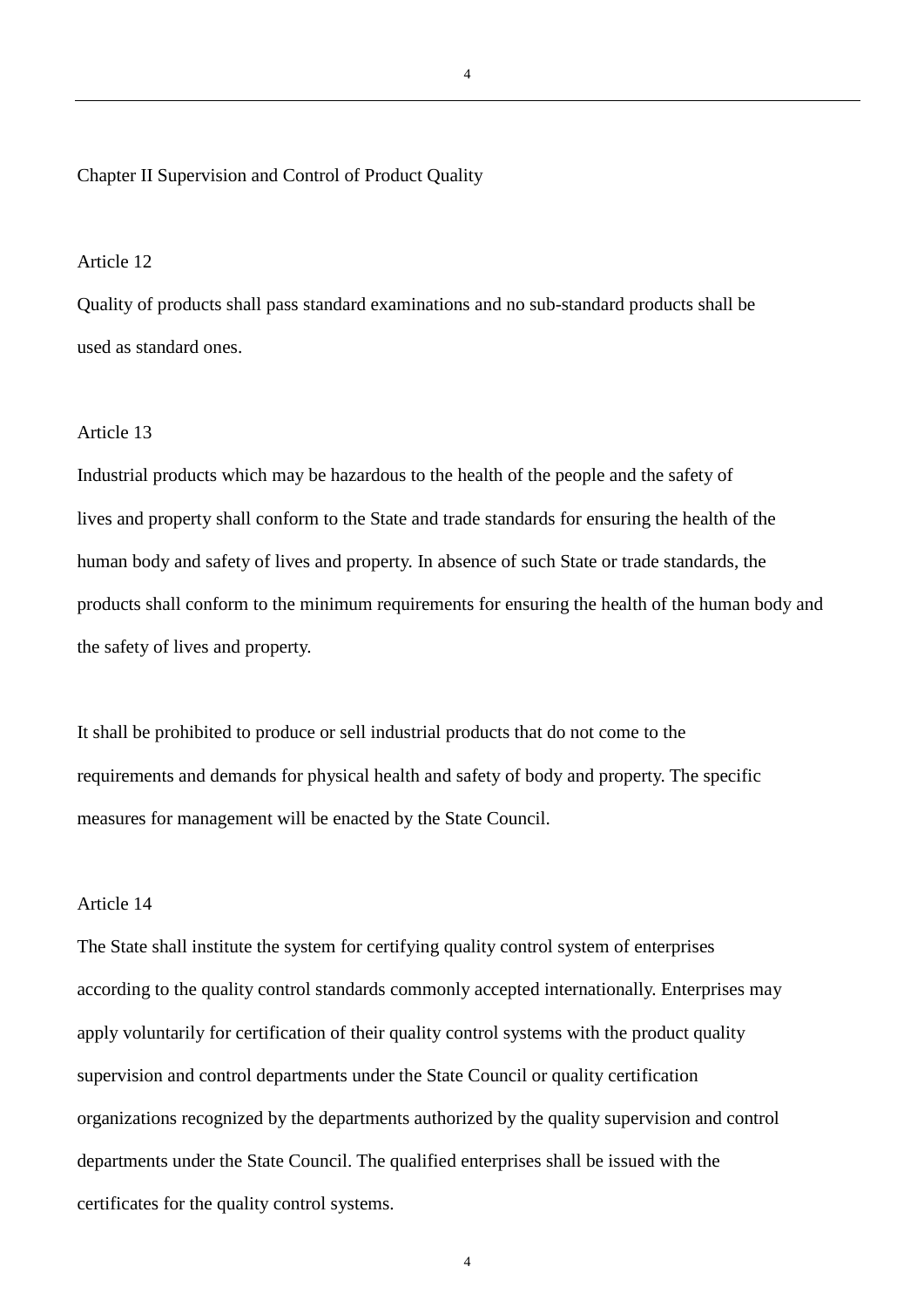The State shall institute the system for certifying the product quality in reference to the internationally advanced product quality standards and technical requirements. Enterprises may apply voluntarily for certification of the quality of their products with the product quality supervision and control departments under the State Council or quality certification organizations recognized by the departments authorized by the quality supervision and control departments under the State Council. The qualified enterprises shall be issued with the certificates for product quality and are allowed to use quality certification marks on the products or on the packages of their products.

#### Article 15

An supervision and inspection system based on random inspection is implemented by the state to test those products that may injure physical health or the safety of body or property, those important industrial products that have a great bearing on the national economy and those products that have been reported by consumers or relevant organizations as to be defective in quality. The samples shall be randomly taken from the market or the products stored in the warehouse of the enterprise for sale. The supervision and inspection shall be planned and organized by the product quality supervision administrations of the State Council. The local administrations for product quality supervision on and above the county level may organize and supervise sample tests. Where there are different provisions concerning the supervision and inspection, such provisions shall be applied.

The products supervised and inspected by the state administrations shall be not resupervised and reinspected by the local administrations; the products supervised and inspected by the administration on a higher level shall be not reinspected by that on a lower level.

Products may be tested according to the demand of supervision and random inspection. The quantity of samples for random sample test shall not be bigger than that is reasonably needed,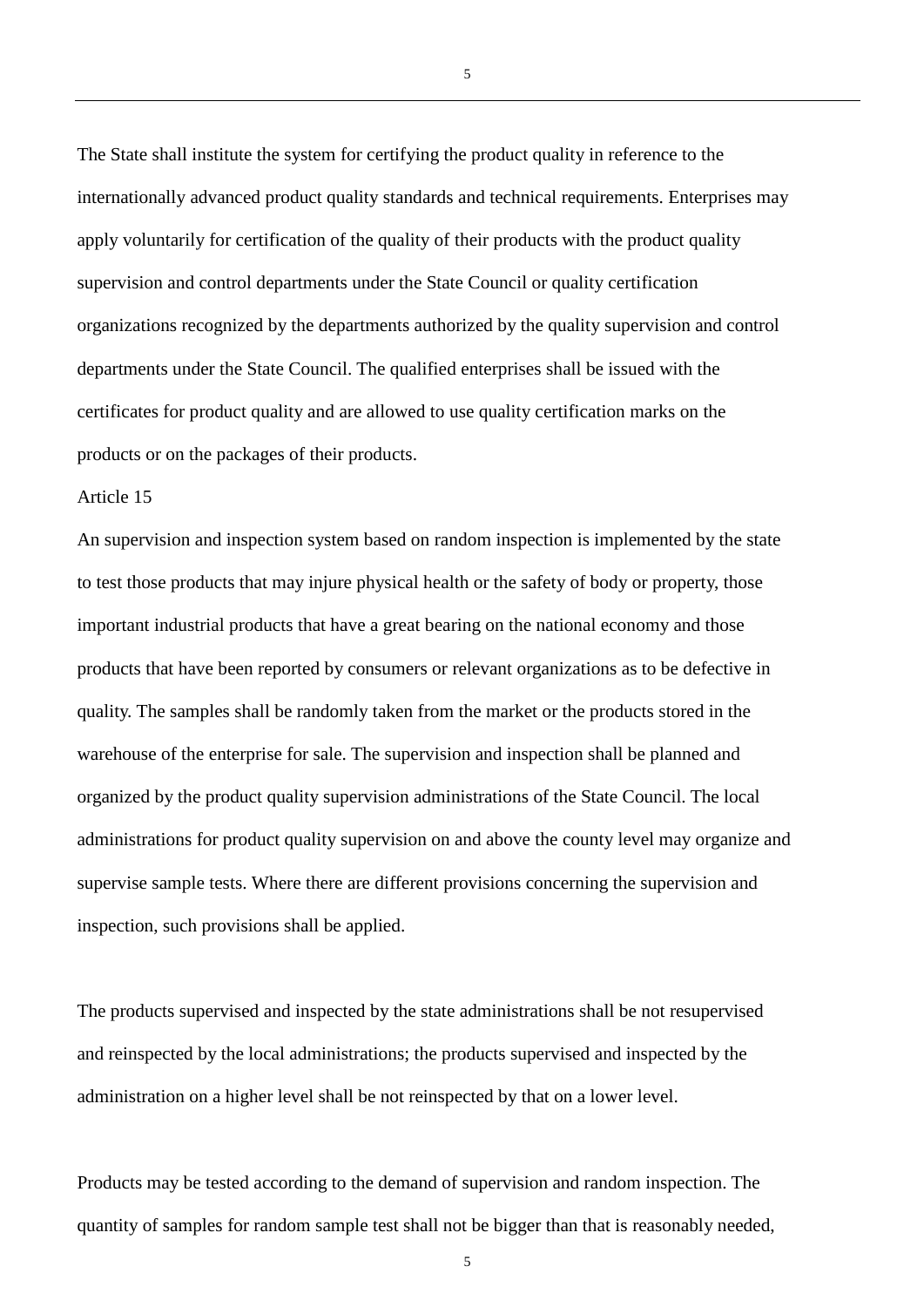and no fees may be collected from the person under supervision and inspection. The expenses for supervision and random inspection shall be covered in according to the provisions of the State Council.

Where the producer or seller refuses to accept the results of sample test, he may apply to the product quality supervision departments on the higher level within 15 days from the day he receives the results for reexamination. The reexamination conclusion shall be made by the product quality department that does the reexamination.

## Article 16

No producer or seller may reject any supervision or inspection of product quality that is lawfully carried out.

### Article 17

Where any product is found to be unqualified by any supervision and inspection that is carried out according to this law, the producer or seller shall be ordered to make corrections within the time limit by the product quality supervision administration that carries out the supervision and inspection. Where the producer or seller fails to make corrections within the time limit, he shall be publicized by the product quality supervision administration of the people's government on or above the provincial level; if the product quality is still not qualified after reexamination, the producer or seller shall be ordered to suspend business for rectifications within the time limit; if the product quality is still proved unqualified by reexamination after the period for rectifications, the business license of the producer or seller shall be canceled.

If the products are proved to be seriously unqualified by sample test, penalty be given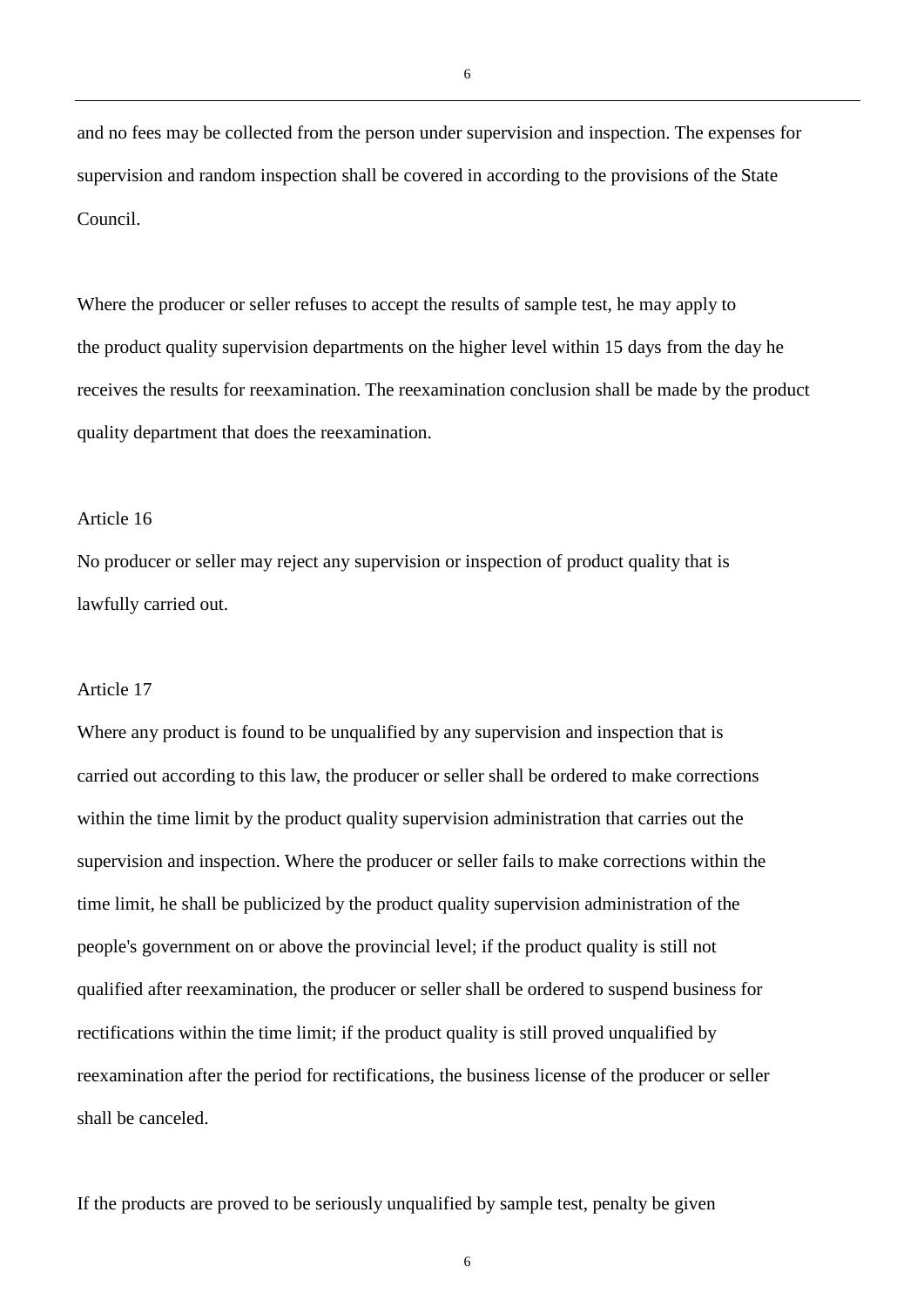according to the provisions of Chapter Five of this law.

### Article 18

Product quality supervision administrations at and above the county level may exercise, when investigating acts violating this law according to the evidence acquired concerning the act suspected of violating the law or according to reports, the following powers:

### (1)

conduct on-spot inspection over the site where the parties concerned are suspected of committing production or sale activities as against the provisions of this law;

#### (2)

inquire the legal representative, main leaders and other relevant personnel about information relevant to the suspected activities of production and sale violating this law;

#### (3)

read and copy contracts, invoices, account books and other materials connected with the parties concerned;

## (4)

close down or detain any product that they have good reason to deem as not meeting the national standards or trade standards for ensuring physical health and the safety of body and property, any products that have other serious defects and raw subsidiary materials, wrappings, tools directly used for production or sale of products.

The administrations at and above the county level may, when investigating activities suspected of violating this law within the functions as stipulated by the State Council, exercise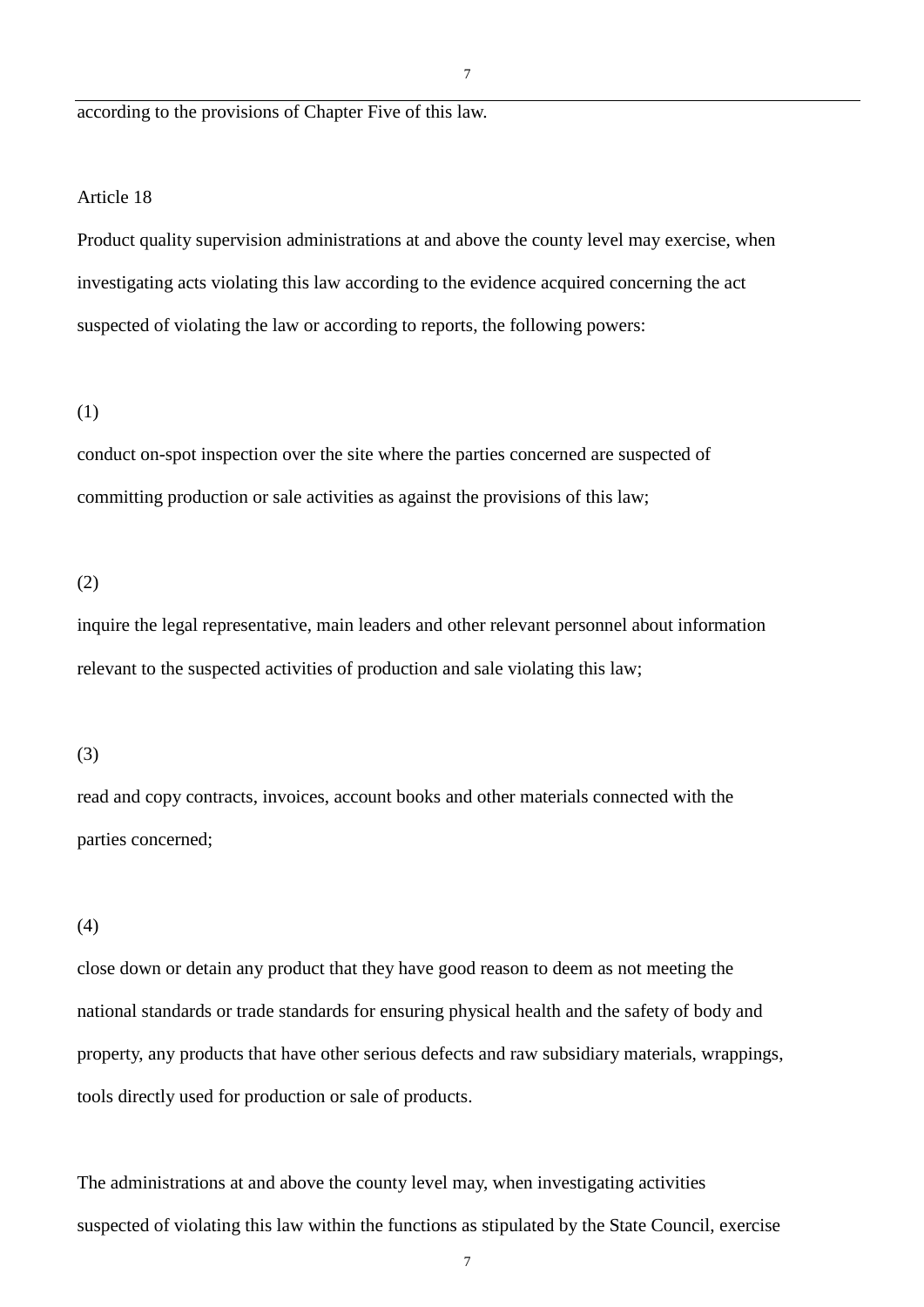the powers as mentioned in the previous paragraph.

#### Article 19

Product quality testing organizations shall have the corresponding testing facilities and capabilities and shall conduct product quality testing only after the examination and approval of the quality supervision and control departments under the people's governments at and above the provincial level or of the organizations they have authorized. If there are separate provisions by other laws or administrative decrees, the relevant laws or administrative decrees shall apply.

## Article 20

Social intermediary institutions engaging in the test and certification of product quality shall be established in conformity with the law and shall not be subordinate to or have any other interest with any administrative organs or state organs.

#### Article 21

Product quality testing and certification institutions shall make objective and fair conclusions or certifications in accordance with the law and relevant criteria.

Product quality certification institutions shall, in accordance with the provisions of the state, make track-up tests about the products that have been allowed to use certification marks. If any product fails to meet the certification requirements, the institutions shall order the producers or sellers to make mend up; if the circumstances are serious, the institutions shall repeal the qualifications for using certification marks

## Article 22

Consumers have the right to inquire about the quality problems of products with producers or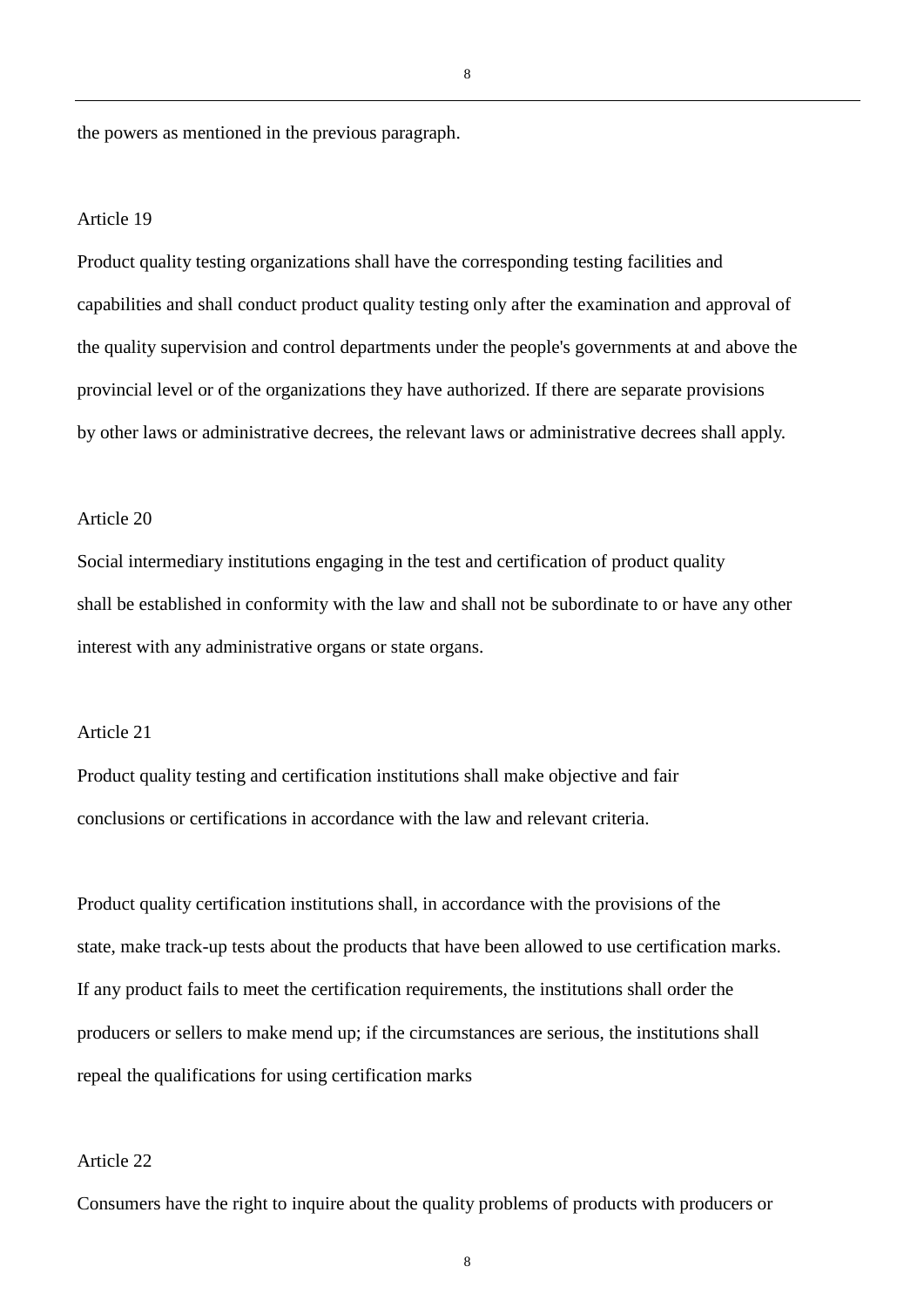sellers of the products, to complain about product quality to the product quality supervision administrations or the administrations for industry and commerce or other relevant departments. The relevant departments accepting complaints shall be responsible for handling the matters.

## Article 23

Social organizations for protecting the rights and interests of consumers may propose to relevant departments to handle matters concerning the complaints by consumers about product quality and give aid to consumers to sue producers whose products have caused damages. Article 24

The product quality supervision administrations under the State Council and the people's governments of the provinces, autonomous regions and municipalities directly under the Central Government shall publicize regularly the quality situation of the products that they have tested on the random basis.

# Article 25

Product quality supervision administrations and other state organs as well as product quality testing institutions may not make recommendations of the producers' products, nor may they engage in the product management by means of supervising the production or sale of products.

Chapter III Responsibilities and Obligations of Producers and Sellers Section 1 Responsibilities and Obligations of Producers for the Quality of Products

## Article 26

Producers shall be responsible for the quality of products they produce.

Quality of products shall meet the following requirements: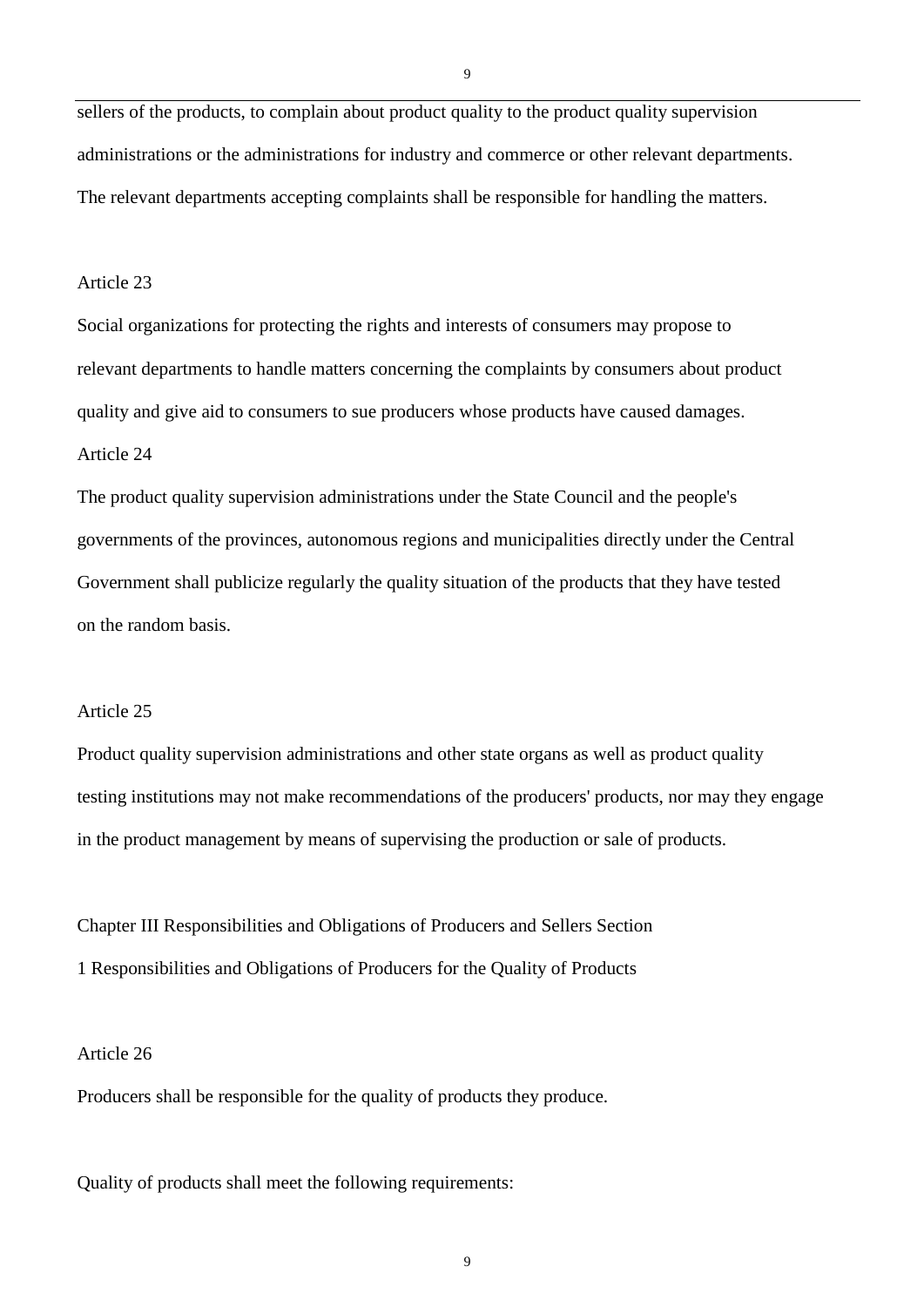#### (1)

Products shall be free from any irrational dangers threatening the safety of people and property. If there are State standards or trade standards for ensuring the health of the human body and safety of lives and property, the products shall conform to such standards.

# (2)

Products shall have the property they are due to have, except cases in which there are explanations about the defects of the property of the products.

## (3)

Products shall tally with the standards prescribed or specified on the packages and with the quality specified in the instructions for use or shown in the providing samples.

# Article 27

The marks on the products or the package of products shall be true to the fact and satisfy the following requirements:

# (1)

including a certificate of quality inspection;

#### (2)

including the name of product and the name and addresses of producer in the Chinese language;

## (3)

If, according to the characteristics and requirements for use, the specification, grades or the names and contents of the major ingredients are required to be specified, they shall be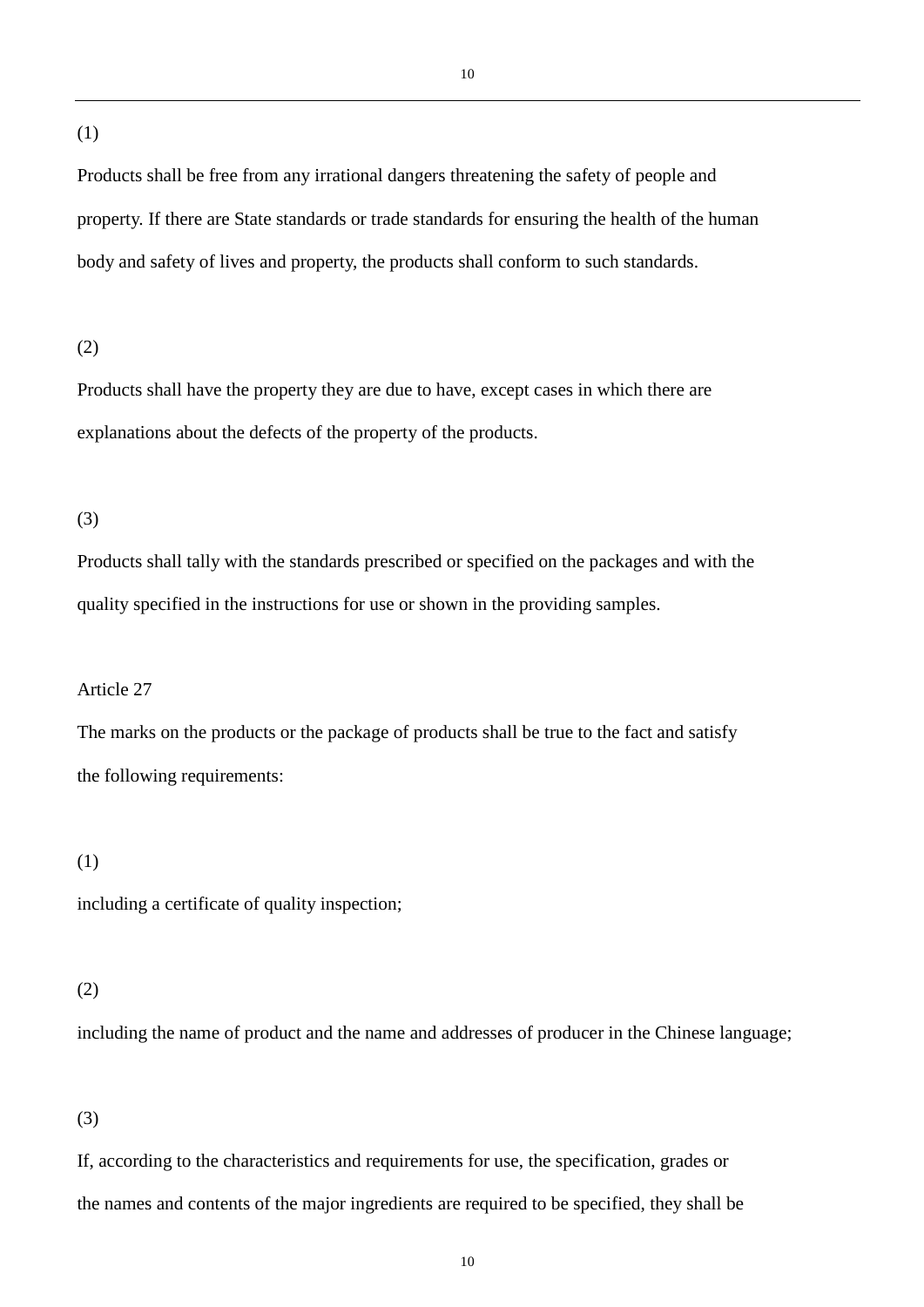specified clearly in Chinese; if it is required to inform consumers in advance, it shall be marked on the outer package or relevant materials shall be provided to consumers in advance;

(4)

Products which have a time limit for use, the date of production or the period for safe use or the date of losing effect shall be specified clearly in a conspicuous position of the product;

(5)

Products which may cause harm to the human body or injure the safety of body and property due to improper use shall carry warning marks or warnings written in Chinese.

Unpacked food or other products which are hard to be packed according to the characteristics of products may not have marks attached.

#### Article 28

For products which are easily broken, inflammable, explosive, toxic, erosive or radioactive and products that cannot be handled upside down in the process of storage or transportation or for which there are other special requirements, the package thereof shall meet the corresponding requirements, carry warning marks or warnings written in Chinese or points of attention in handling in accordance with the relevant provisions of the state.

Article 29

Producers are forbidden to produce products eliminated according to State laws or decrees.

#### Article 30

Producers are not allowed to fake the place of origin or fake or use the names and addresses of other producers.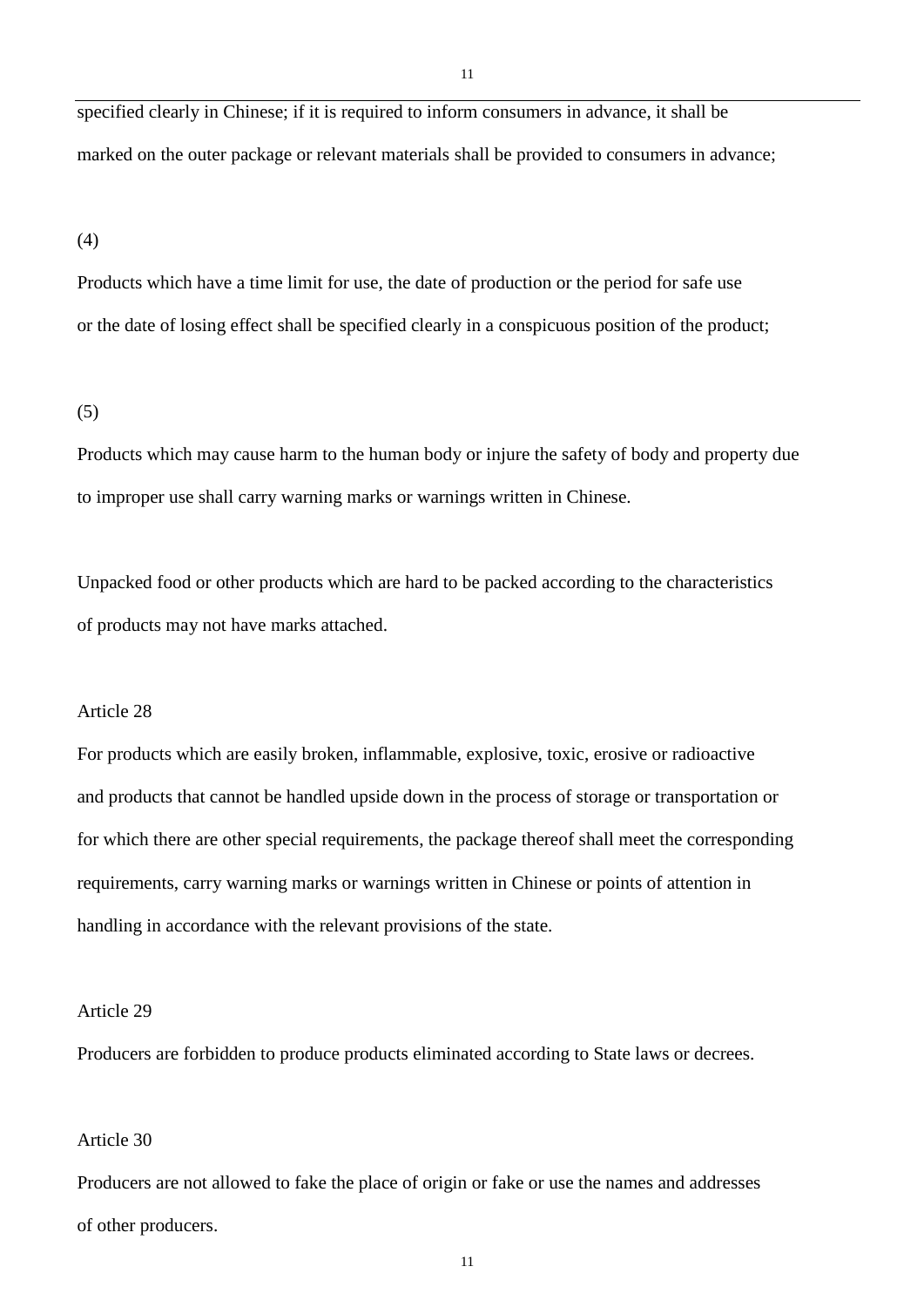Article 31

Producers are not allowed to fake or use the quality marks such as certification marks and fine quality product marks.

Article 32

Producers shall not adulterate their products or pose fake products as genuine or shoddy products as good or non-standard products as standard. Responsibilities and obligations of sellers with regard to product quality.

Section 2 Responsibilities and Obligations of Sellers for the Quality of Products

### Article 33

Sellers shall implement the system of examination and acceptance of goods procured, verifying the product quality certificates and other marks.

#### Article 34

Sellers shall adopt measures to maintain the quality of products for sale.

# Article 35

Sellers may not sell any product that has been put into disuse by order of the state and therefore the sale of which has been prohibited or those that have lost effect or have deteriorated.

## Article 36

The marks of products for sale by sellers shall conform to the provisions of Article 15 of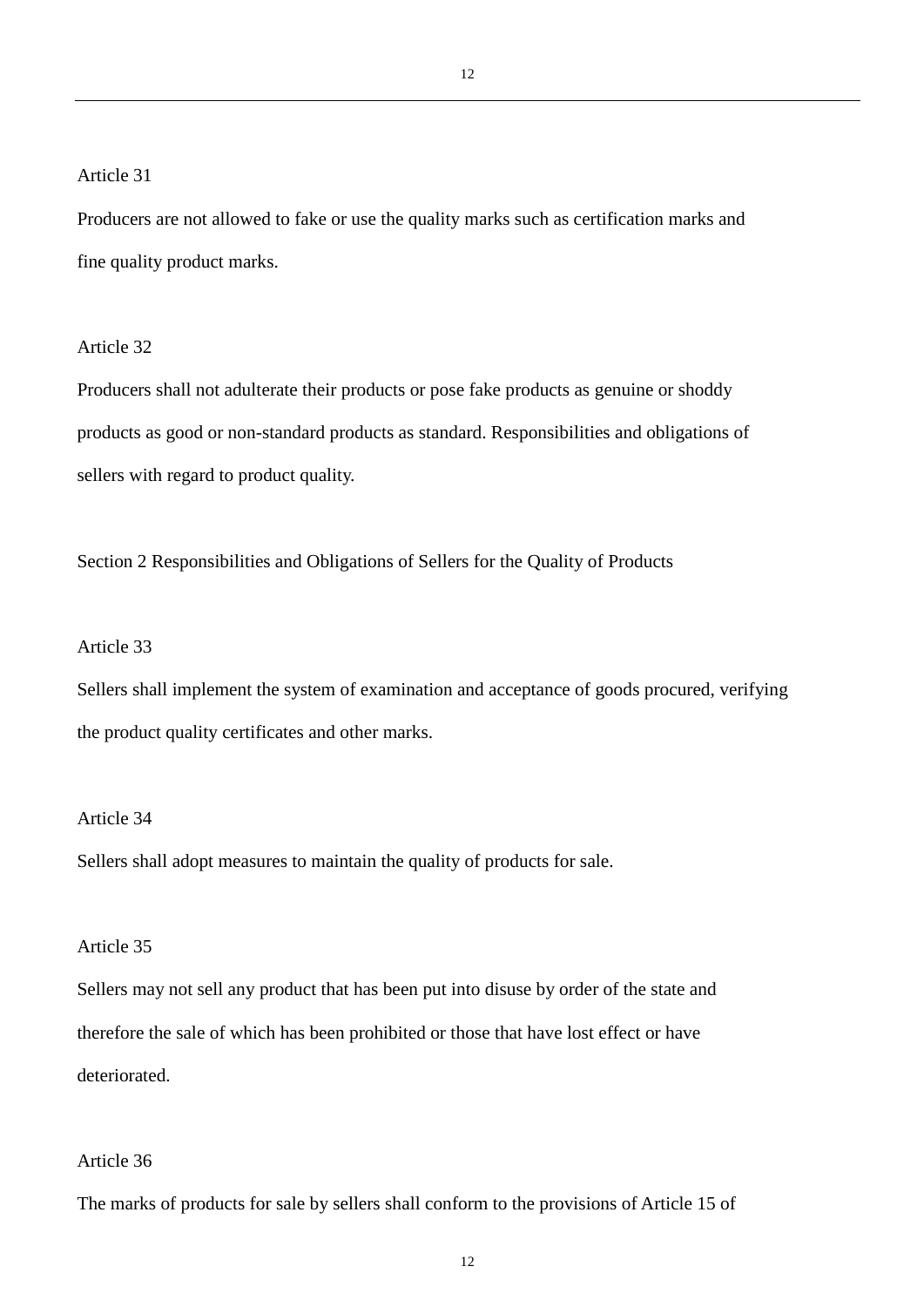# this law.

# Article 37

Sellers are not allowed to fake the place of origin or fake or use the names and addresses of other producers.

# Article 38

Sellers are not allowed to fake or use quality marks such as certification marks and fine quality marks.

# Article 39

Sellers are not allowed to adulterate the products for sale or pose fake ones as genuine or shoddy ones as good or sub-standard ones as standard.

Chapter IV Compensation for Damage

### Article 40

Sellers shall be responsible for repair, replacement or return and compensate for the damages done to endusers or consumers if one of the following cases occurs:

#### (1)

Products do not have the property for use it should have and there is no advance explanations;

### (2)

The quality of products does not conform to the standards or to the standards specified in the packages;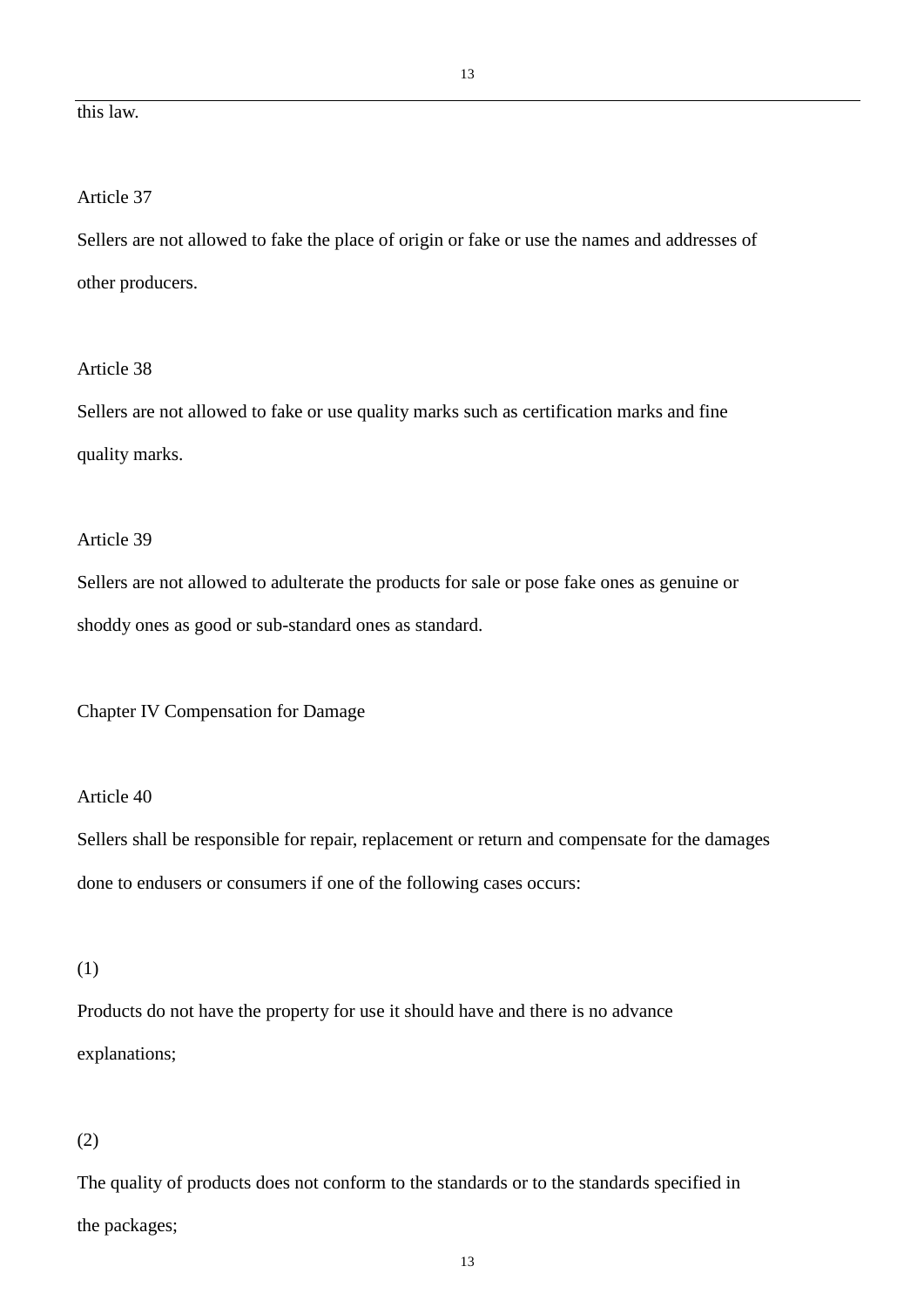14

(3)

The quality of products does not tally with the quality specified in the instruction for use or with the quality of samples provided.

After the sellers undertake the repairs, replacement, return or compensation for damages according to the provisions of the preceding paragraph, the sellers have the right to recover the losses from producers or suppliers if the responsibility rests with the producers or other marketers that provide the products.

If the sellers fail to perform the duty of repairing, replacing, returning or compensating for damages as provided in the first paragraph of this articles, the quality supervision and control departments or administrations for industry and commerce shall order them to correct.

If there are relevant provisions in the contracts for marketing or processing between producers, marketers or between producers and marketers, the parties to the contracts shall implement the provisions of the contracts.

## Article 41

Producers shall be responsible for compensating for damages done to the person or property except the defective products themselves (hereinafter referred to as "property of others") due to the defects of products.

Producers shall not be held responsible if they can prove one of the following cases:

(1)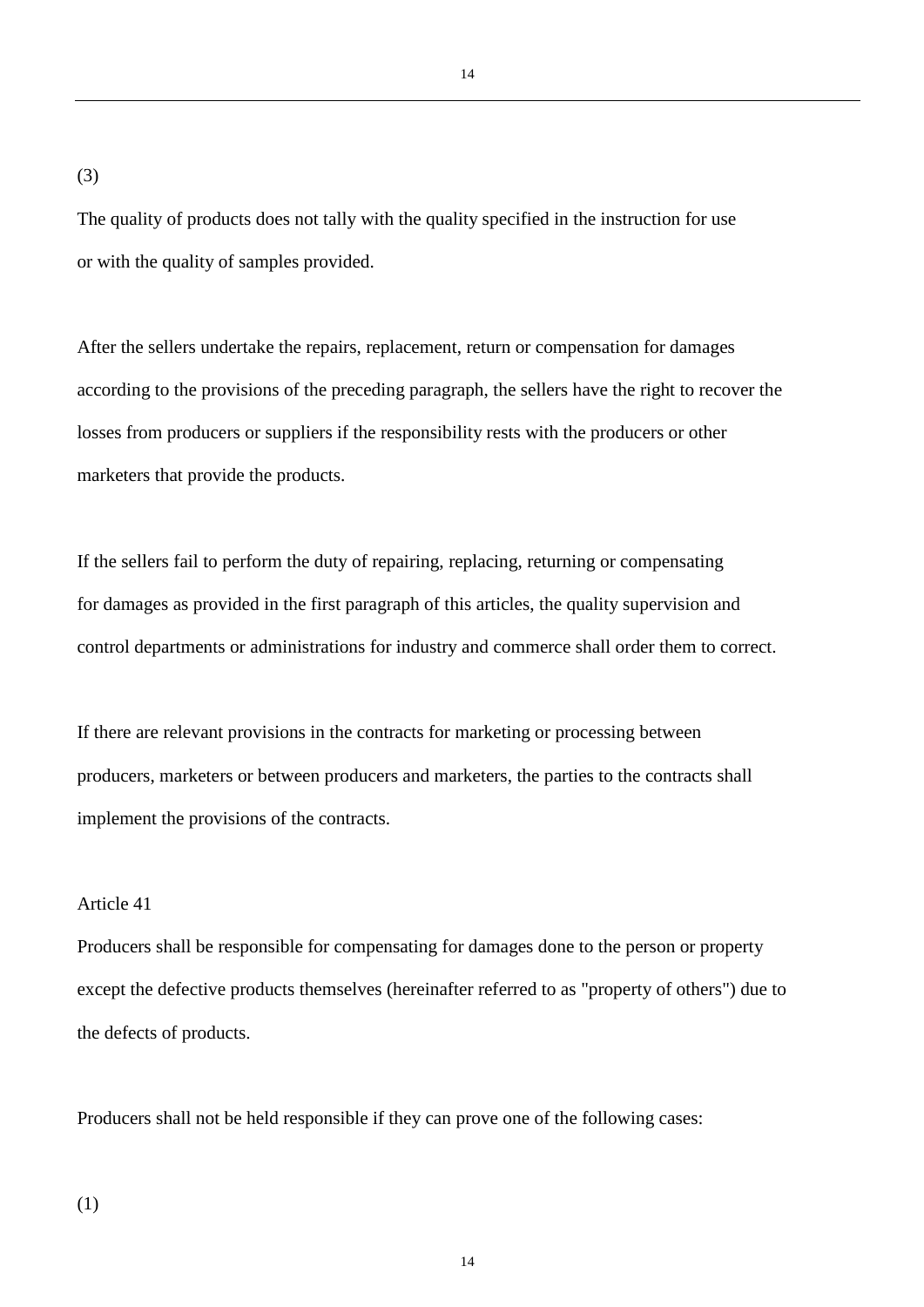The products have not been put into circulation;

## (2)

The defects are non-existent when the products are put into circulation;

#### (3)

The defects cannot be found at the time of circulation due to scientific and technological reasons.

## Article 42

Sellers shall be responsible for compensation if the damages caused to the property of others are caused by defects resulting from the fault on the part of sellers.

Sellers shall be responsible if they cannot identify the producers or suppliers of the defective products.

### Article 43

If damages are done to the person or properties of others due to the defects of products, the victims may claim for compensation either from the producers or sellers. If the responsibility rests with the producers and the compensation is paid by the sellers, the sellers have the right to recover their losses from the producers. If the responsibility rests with the sellers and the compensation is paid by the producers, the producers have the right to recover their losses.

### Article 44

If bodily injury is caused by the defect of products, the party responsible shall pay for medical expenses and nursing expenses during medical treatment, the lost income due to absence from work; if the bodily injury has resulted in disability, the party responsible shall also be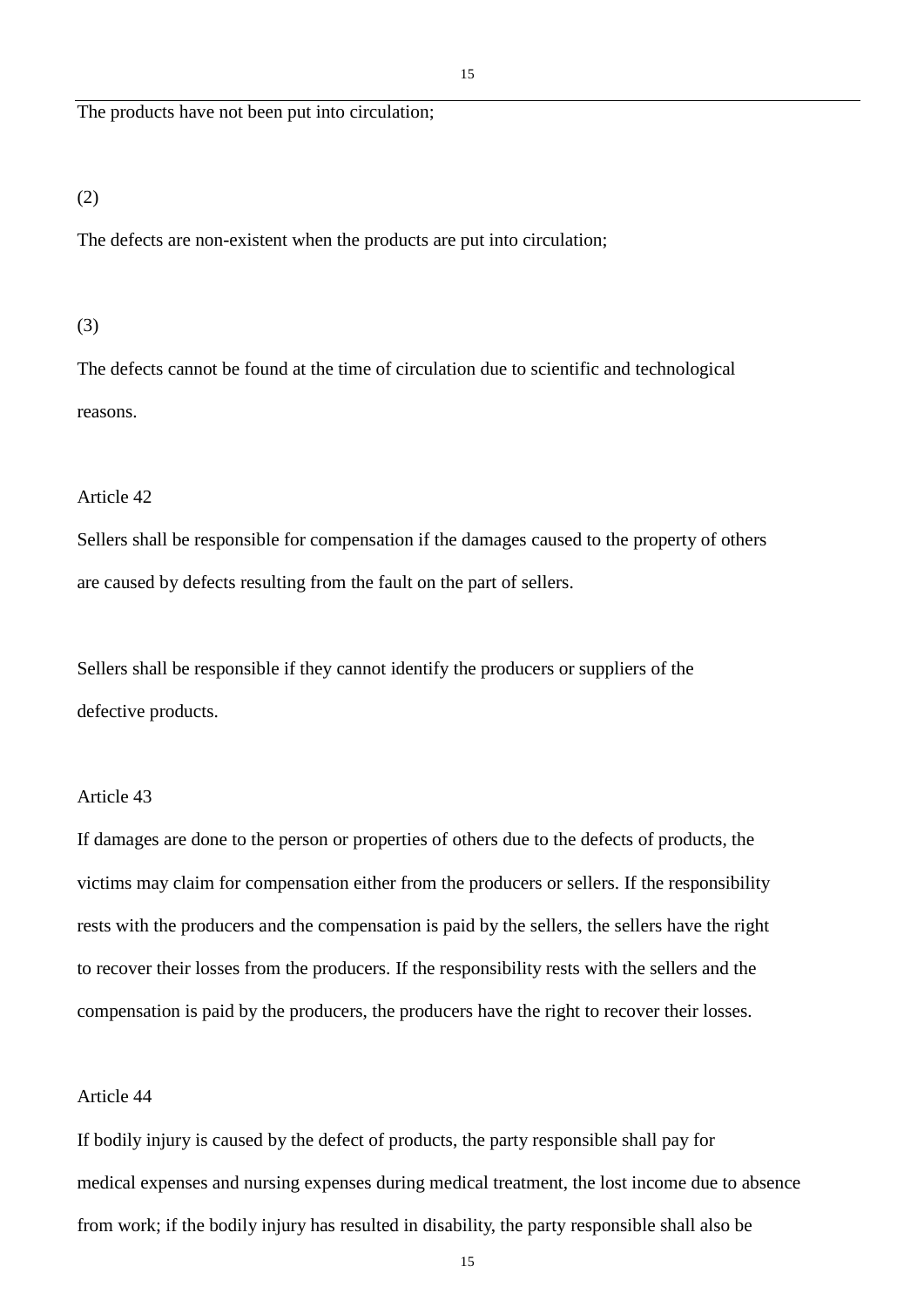responsible for the expenses for self-supporting equipment, living allowances, compensation of the disabled person and the living expenses necessary for those under the support of the disabled person; if death has resulted, the party responsible shall pay for the funeral expenses, compensation and the living expenses necessary for those supported by the dead.

If the defect of product causes losses in property of the victims, the party shall be responsible for restoring or compensating for it. If the victims sustain other major losses, the party responsible shall compensate for the losses.

### Article 45

The validity period for claiming for compensation for damages due to defects of products is two years, starting from the date when the parties concerned is notified or should have known the matter.

The right of request for compensation claim for damages done due to defects of products shall lose effect after the tenth year after the products shall lose effect after the tenth year after the products with defects that cause damages was first delivered to the users or consumers. However, cases in which the specified safe use period has not been exceeded are exceptions.

### Article 46

Defects mentioned in the law are referred to the irrational dangers existing in the products that threaten the safety of person or properties or products that do not conform to the standards set by the State or the specific trade if there is any.

### Article 47

If civil disputes occur from product quality, the parties concerned may settle their disputes through consultation or mediation. If any party concerned refuses to settle the disputes through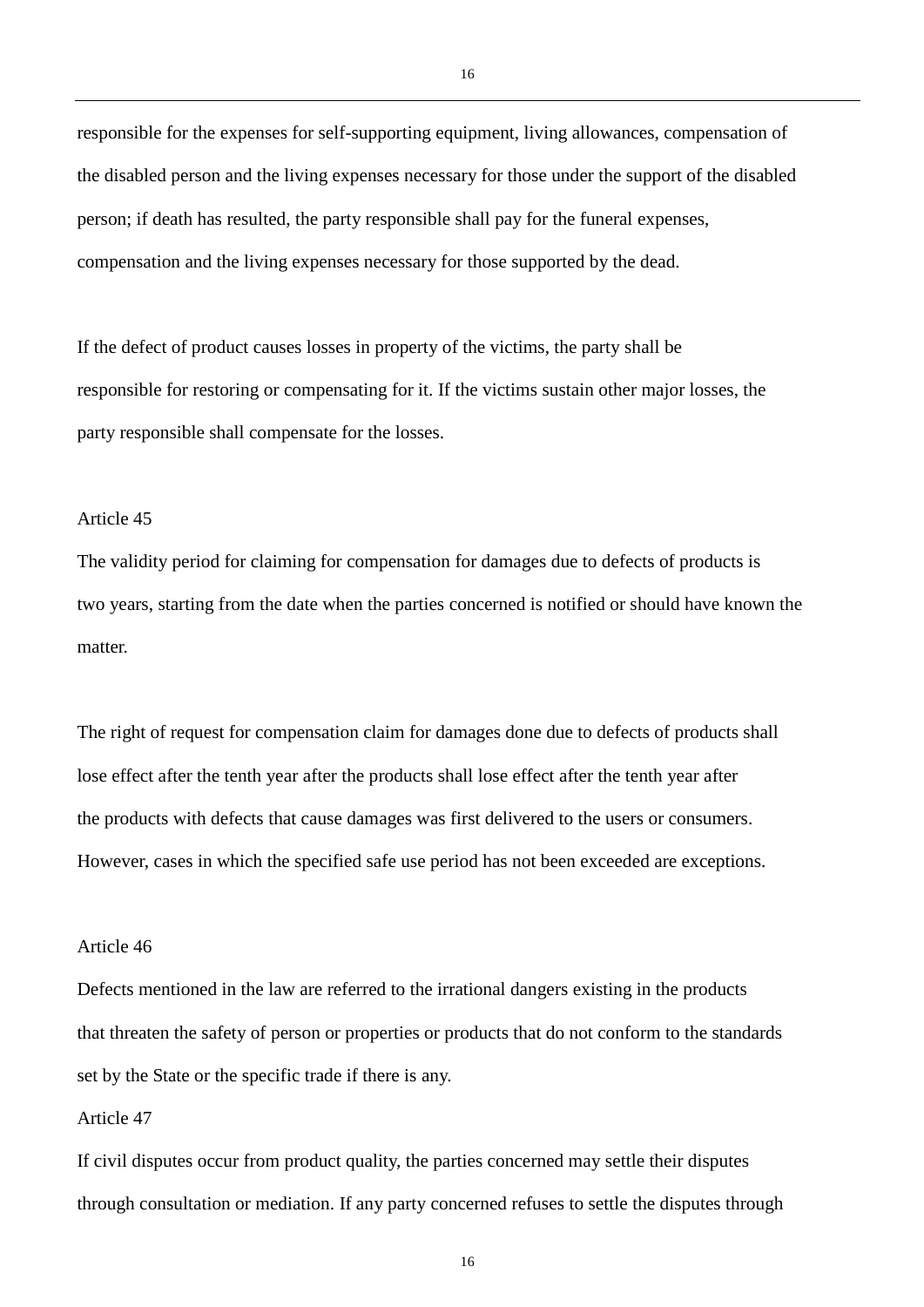consultation or mediation or consultation and mediation fail to settle the disputes, parties concerned may, according to their agreement, apply for arbitration with arbitration organizations. If the parties concerned fail to reach agreement on arbitration or if the arbitration becomes void, the cases may be brought before the people's courts.

### Article 48

Arbitration organizations or the people's courts may entrust the product quality supervision and control organizations provided for in Article 11 of this law to test the quality of products concerned.

Chapter V Penalty Provisions

#### Article 49

An enterprise producing products that do not conform to the state standard or the specific trade standard for ensuring physical health and the safety of human body and property shall be ordered to stop production and sale; the products illegally produced and sold shall be confiscated; a fine less than three times the value of the products illegally produced or sold shall be imposed upon the producer or seller; where there are illegal proceeds, such proceeds shall be confiscated; if the circumstances are serious, the business license shall be revoked. If the case is serious enough to constitute a crime, criminal responsibility shall be investigated.

### Article 50

If a producer or a seller is found adulterating their products or posing fake ones as genuine, inferior ones as superior or sub-standard ones as standard, it shall be ordered to stop production or selling; the products illegally produced or sold shall be confiscated and a fine of more than 50% but less than three times the value of the products illegally produced or sold shall be imposed; where there are illegal proceeds, such proceeds shall be confiscated; if the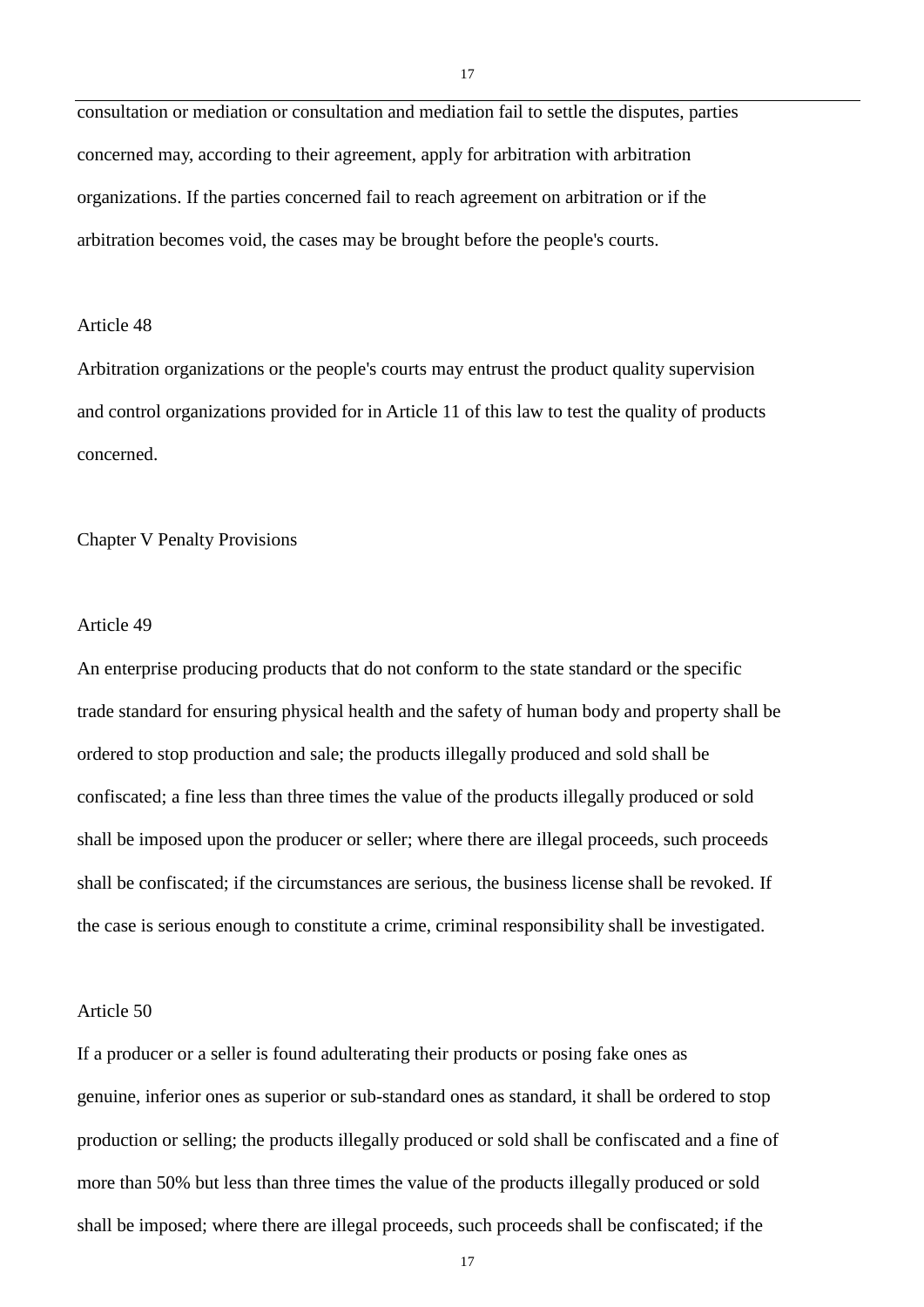circumstances are serious, the business license shall be revoked; if the case is serious enough to constitute a crime, criminal responsibilities shall be investigated.

#### Article 51

If an enterprise produces products clearly provided as being eliminated by the State, it shall be ordered to stop production and its products and illegal proceeds shall be confiscated and a fine amounting to over one time and less than five times the total amount of proceeds shall be imposed and, if necessary, the production license may be revoked.

## Article 52

Any person selling products that have lost effect or deteriorated shall be ordered to stop the selling and the products for sale shall be confiscated and be fined an amount of less than two times the value of the products for illegal sale; where any illegal proceeds have occurred, such proceeds shall be confiscated; if the circumstances are serious, the business license shall be revoked. if the case is serious enough to constitute a crime, criminal responsibility shall be investigated.

# Article 53

If a producer or a seller is found to have fabricated the place of origin, fabricated or used without authorization the names and addresses of other producers, fabricated or used without authorization quality marks such as certification marks, it shall be ordered to make corrections and be fined an amount of not more than the total value of the products illegal produced or sold with the products illegally produced or sold being confiscated; if any illegal proceeds have occurred, such proceeds shall be confiscated; if the circumstances are serious, the business license shall be revoked.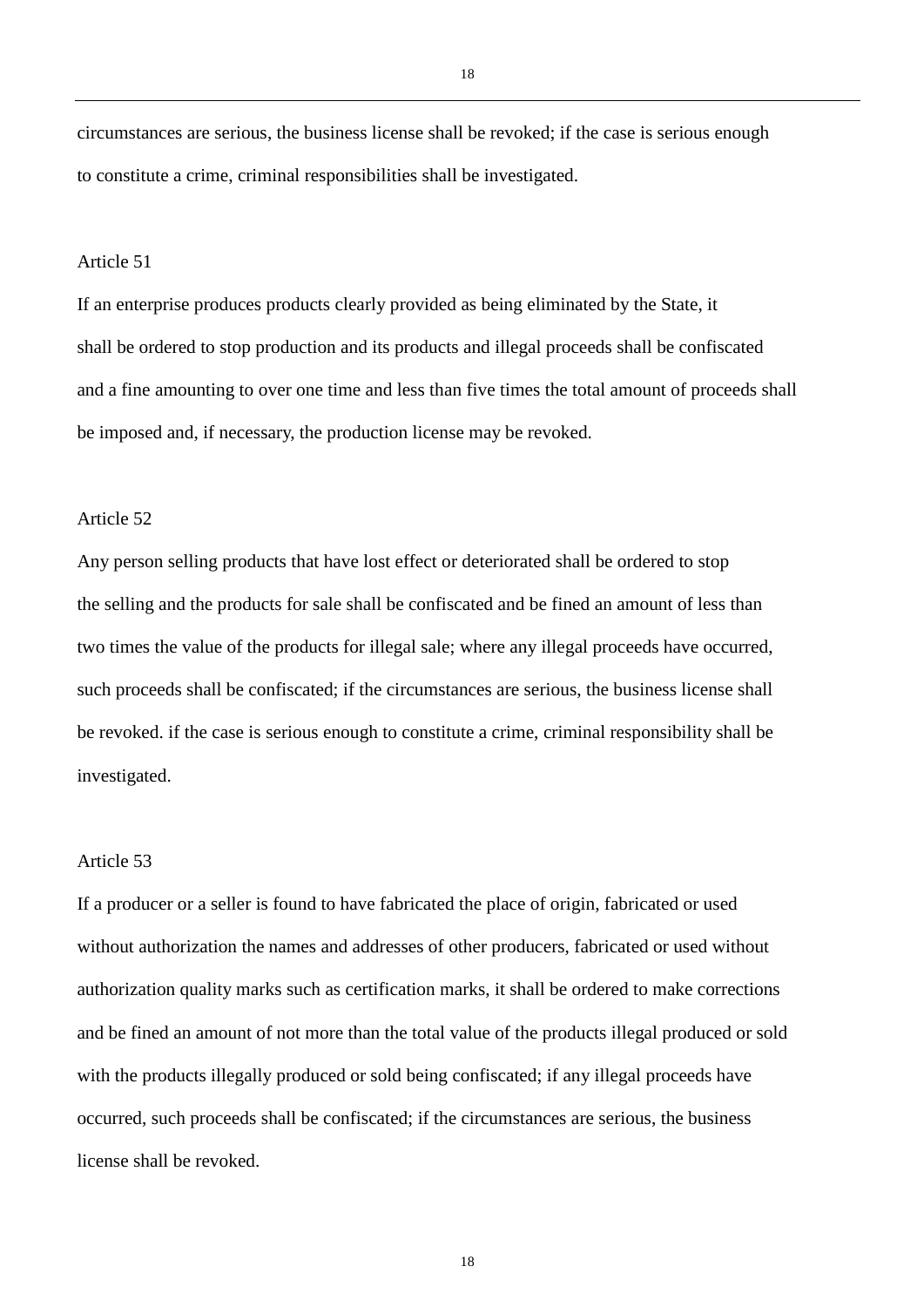## Article 54

If the product marks of a producer do not conform to the provisions of Article 27 of this law, the producer shall be ordered to make corrections; If the product marks on the packages of products do not conform to the provisions of Article 27 (4) (5) and the case is serious enough, the producer or seller shall be ordered to stop the production or selling and be fined an amount of not more than 30% of the value of the products illegally produced or sold; if any illegal proceeds have occurred, such shall be confiscated.

### Article 55

If the seller that sells the products which are prohibited from selling as provided in articles 49 to 53 of this law have sufficient evidence to prove that he does not know that the products had been prohibited from selling and truthfully reveals the source of products, he may be punished in a lenient way or be given a lesser punishment.

#### Article 56

Any person who rejects lawful product quality supervision and inspection shall be given a warning and be ordered to make corrections; if he refuses to make corrections, he shall be ordered to suspend business for rectifications; if the circumstances are extremely serious, the business license shall be revoked.

### Article 57

Any product quality test institution or certification institution fabricates inspection results or issues false certificates shall be ordered to make corrections, and a fine of not less than 50,000 yuan but not more than 100,000 yuan shall be imposed upon the institution while a fine of not less than 10,000 yuan but not more than 50,000 yuan be imposed upon the person-in-charge who is held to be directly responsible and other personnel who are held to be directly responsible; if any illegal proceeds have occurred, such proceeds shall be confiscated; if the circumstances are serious, the institution shall be disqualified for inspection and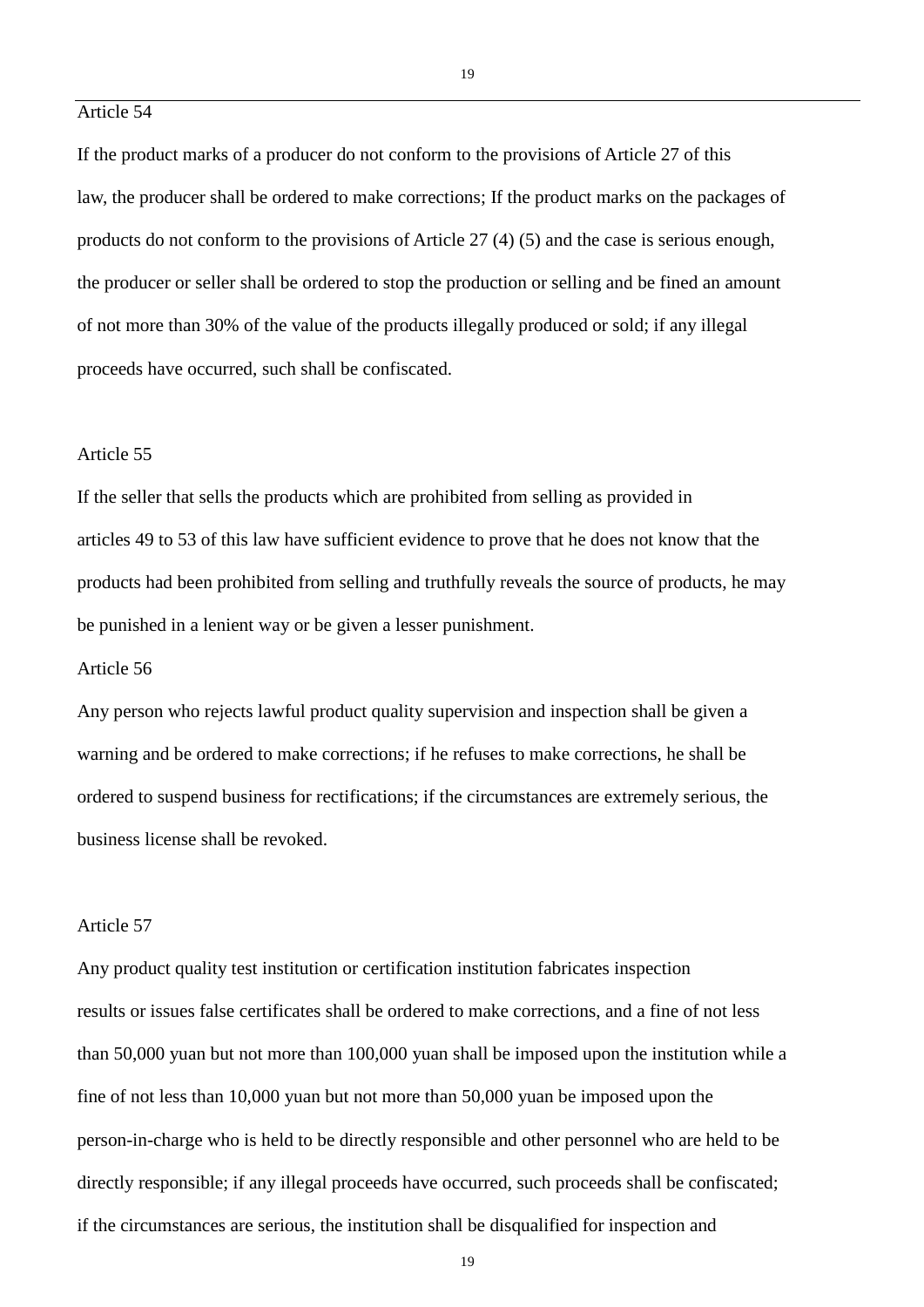certification; if the case is so serious as to have constituted a crime, criminal liability shall be investigated.

Any product quality test institution or product quality certification institution that produces unreal results that has led to losses shall be held responsible for making compensations; if the losses are great, they may be disqualified for testing and certification.

Where any product quality certification institution violates the provisions of article 21 (2) of this law by failing to demanding those producers or sellers whose product does not come up to the requirements of certifications yet use certification marks on their products to make corrections or failing to revoke their qualifications for using certification marks shall undertake joint and several liabilities with the producers or sellers of the products; if the circumstances are serious, they shall be disqualified for certification.

#### Article 58

Where public organizations or public intermediary organizations makes promises or warranties concerning the quality of a product which, however, does not meet the requirements for such promises or warranties and which causes losses to consumers, they shall take several and joint liabilities with the producers and sellers.

#### Article 59

If the producer or seller falsely publicizes the quality of a product in advertisements so that consumers are cheated or mislead, he shall take legal liabilities according to the Advertising Law of the People's Republic of China.

#### Article 60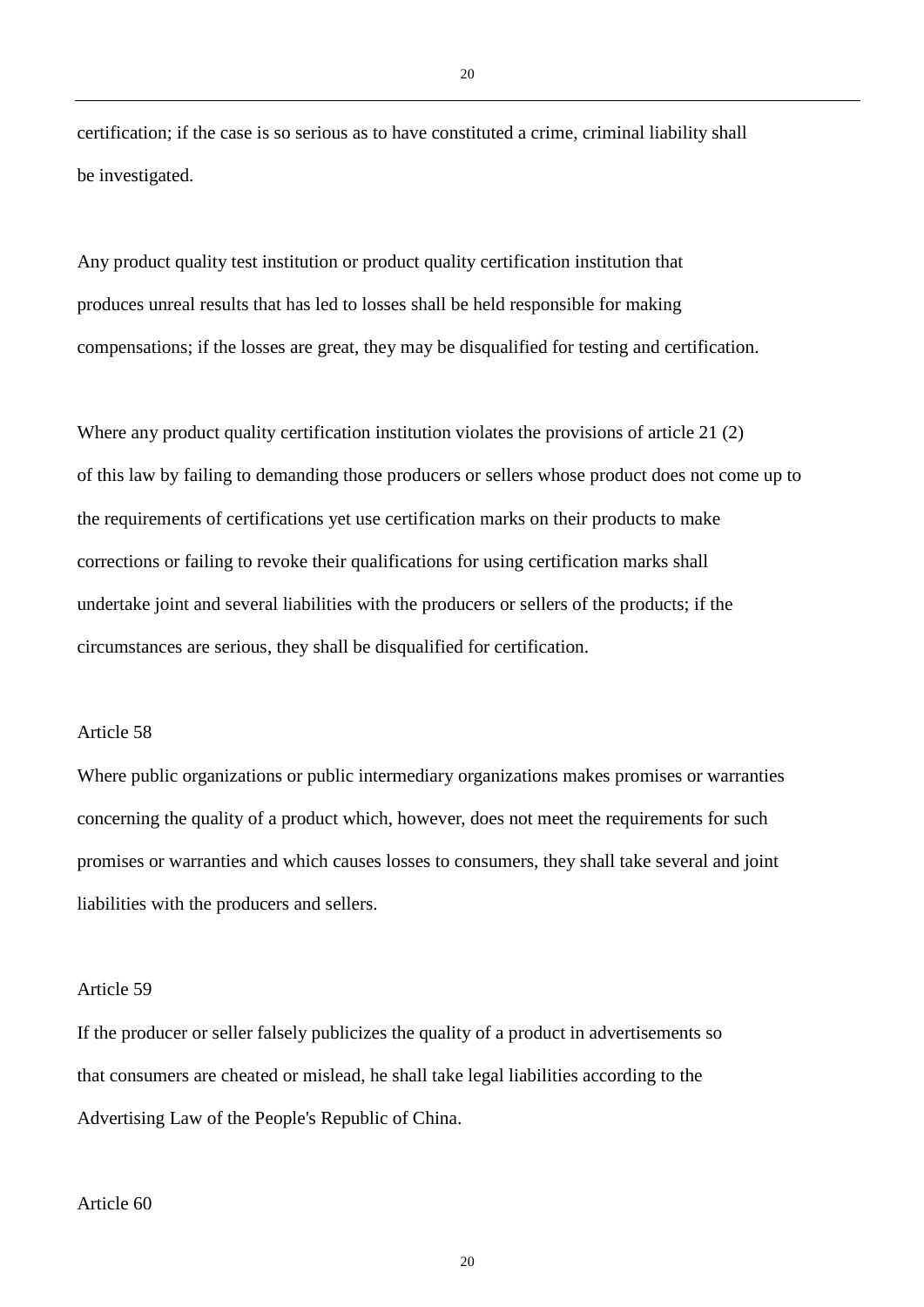The subsidiary materials, packages, tools used by produced for producing those products as mentioned in articles 49 and 51 of this law or for producing inferior products in the name of superior products shall be confiscated.

### Article 61

If any one clearly knows or should have known that a product is prohibited from production and selling by this law but still facilitates the transportation, safekeeping, storage, etc. or supplies the production technique for producing inferior products in the name of superior ones, all the proceeds incurred from the transportation, safekeeping, storage or supply of production techniques for producing inferior products in the name of superior ones shall be confiscated and be fined an amount of not less than 50% but not more than 3 times of the illegal proceeds; if the case is so serious as to have constituted a crime, criminal liabilities shall be investigated. Article 62

Where any business operator of the services industry uses any of the products which are prohibited by articles 49 to 52 of this law from selling into management services shall be ordered to stop using; if he clearly knows or should have known that the products he is using is prohibited from using by this law, he shall be punished in the same way as a seller considering the amount of the total value of the products used (including those already used and those not yet used).

#### Article 63

Any one who conceals, transfers, sells out or damages any of the things sealed up or detained by product quality supervision administrations or administrations for industry and commerce shall be fined an amount of not more than three time the value of the things concealed, transferred, sold out or damaged; if any illegal proceeds have occurred, such proceeds shall be confiscated.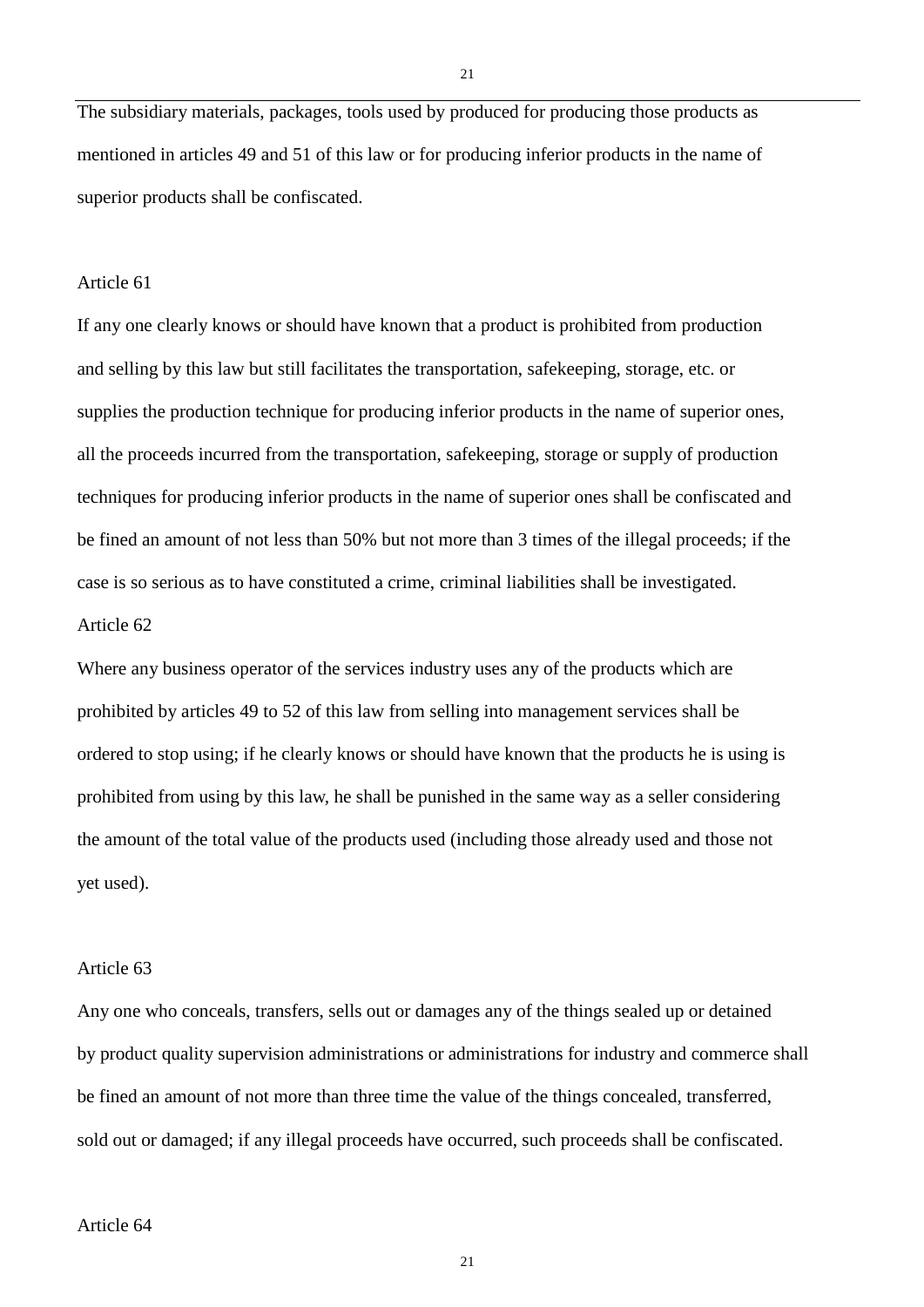Any one who is held to make compensations and to pay a fine or forfeiture due to violation of this law but cannot afford to pay at the same time shall make compensations first.

#### Article 65

Where any of the staff member of the people's government at various levels or other state organs commits any of the acts as mentioned below shall be given an administrative punishment; if he has committed a crime, criminal liability shall be investigated:

#### (1)

covers up or gives loose to any of the acts violating this law in the process of production or selling;

#### (2)

divulges secret information to any of the parties involved in the production or selling activities as against this law so as to help him escape from investigation;

#### (3)

disturbs or interferes with the investigation conducted by product quality supervision administrations or administrations for industry and commerce about the acts violating this law in the process of production or selling and thus causing serious consequences.

#### Article 66

If, in the process of product quality supervision by random tests, any product quality supervision administration demands more samples than lawfully stipulated or collects test fees from the parties concerned shall be ordered by the product quality supervision administration or supervision departments on a higher level to return them; if the circumstances are serious, the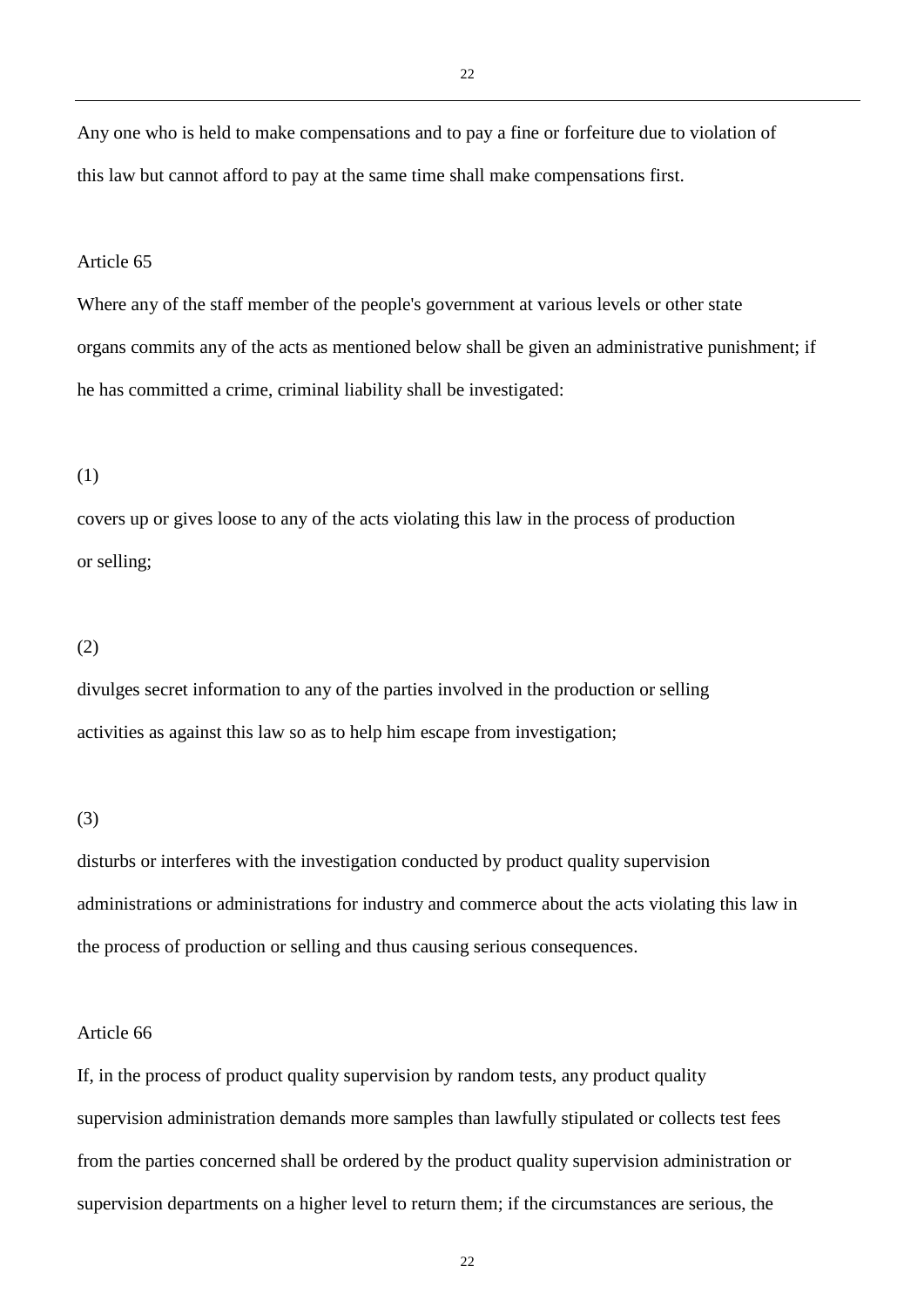person-in-charge who is directly responsible and other personnel who are held to be directly responsible shall be given administrative punishments.

#### Article 67

Where any product supervision administration or other state organ violates the provisions of article 25 of this law by recommending to the public any of the producer's products or is engaged in the product management by way of supervising the production or selling, it shall be ordered by the administration or supervision department on a higher level to make corrections and clears up ill effects; if any illegal proceeds have occurred, such proceeds shall be confiscated; if the circumstances are serious, the person-in-charge who is directly responsible and other personnel who are held to be directly responsible shall be given an administrative punishment.

Any product quality test institution that has committed any of the illegal acts as mentioned in the previous paragraph shall be ordered by the product quality supervision administration to make corrections and clear up ill effects; if any illegal proceeds have occurred, such proceeds shall be confiscated together with a fine of not more than double the illegal proceeds; if the circumstances are serious, it shall be disqualified for quality inspection.

### Article 68

If a government official engaging in product quality supervision and control is found to have abused his/her power or neglected his/her duties or sought personal gains and the case is serious enough to constitute a crime, criminal responsibility shall be affixed. If the case does not constitute a crime, administrative penalties shall be meted out.

#### Article 69

Any one who hinders by means of force or threat the personnel of the product quality supervision administrations or the administrations for industry and commerce from performing their duties according to law shall take criminal liabilities; any one who refuses to accept or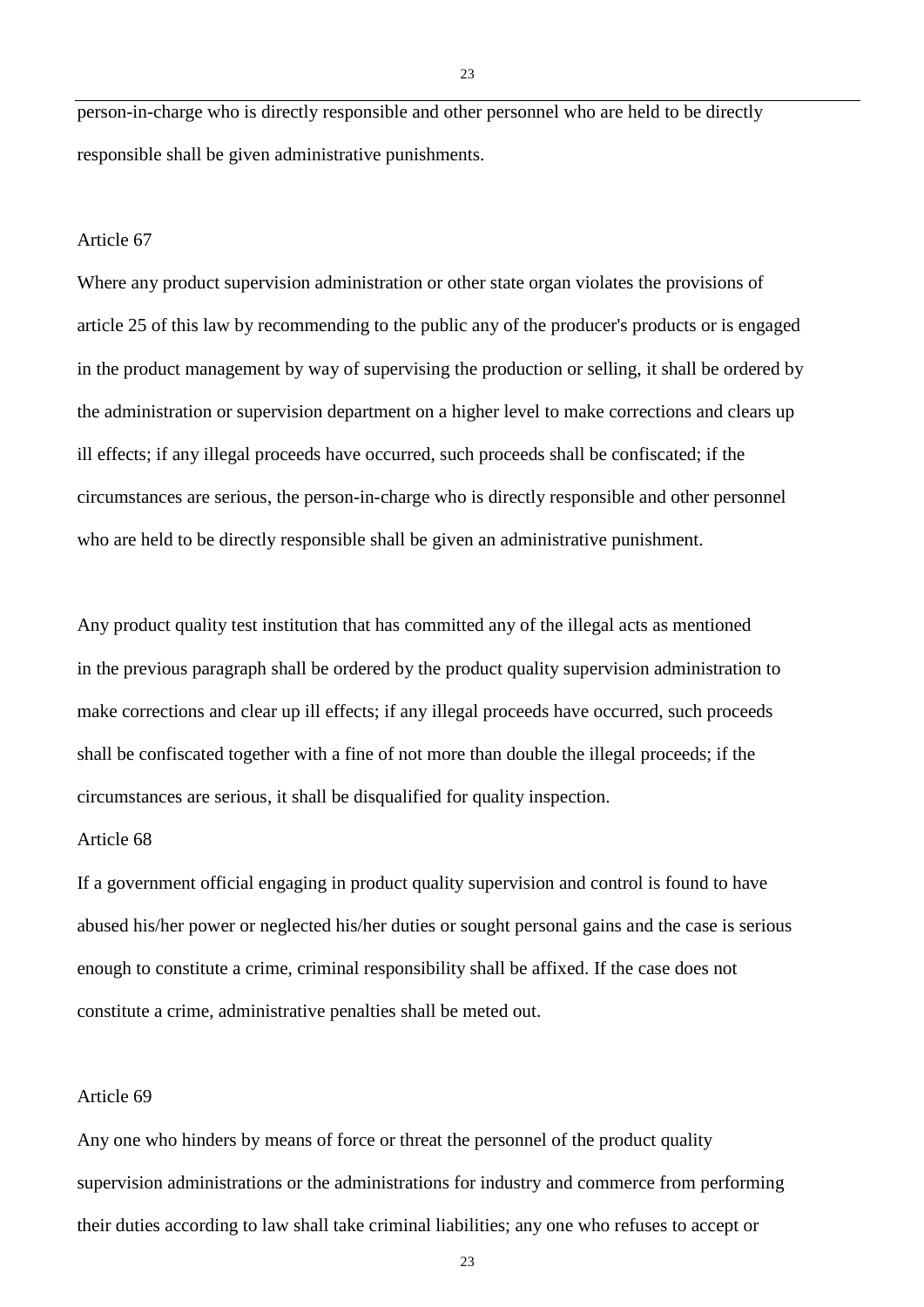hinders the performance of duties by means other than violence and threat shall be penalized by the public security organs according to the relevant provisions of the Regulations of the People's Republic of China on Punishments in Public Order and Security Administration.

## Article 70

The administrative punishment of revoking business licenses as provided in this law shall be subject to the decision of the administrations for industry and commerce. The administrative punishments as provided in articles 49 to 57, 60 to 63 of this law shall be subject to the decisions of the product quality supervision administrations or the administrations for industry and commerce within their respective functions determined by the State Council. Where there are different provisions in laws or regulations on exercising the power of giving administrative punishments, such provisions shall be applied.

## Article 71

Products that have been confiscated in accordance with this law shall be destroyed or burned in accordance with the relevant provisions of the state or be disposed of by other means.

## Article 72

The value of products as mentioned in articles 49 to 54, 62 and 63 shall be calculated on the basis of the marked price of the products illegally produced or sold; where there are no marked prices, it shall be calculated according to the market prices of the similar products.

#### Chapter VI Supplementary Provisions

## Article 73

The provisions on the supervision and control of the quality of military products shall be